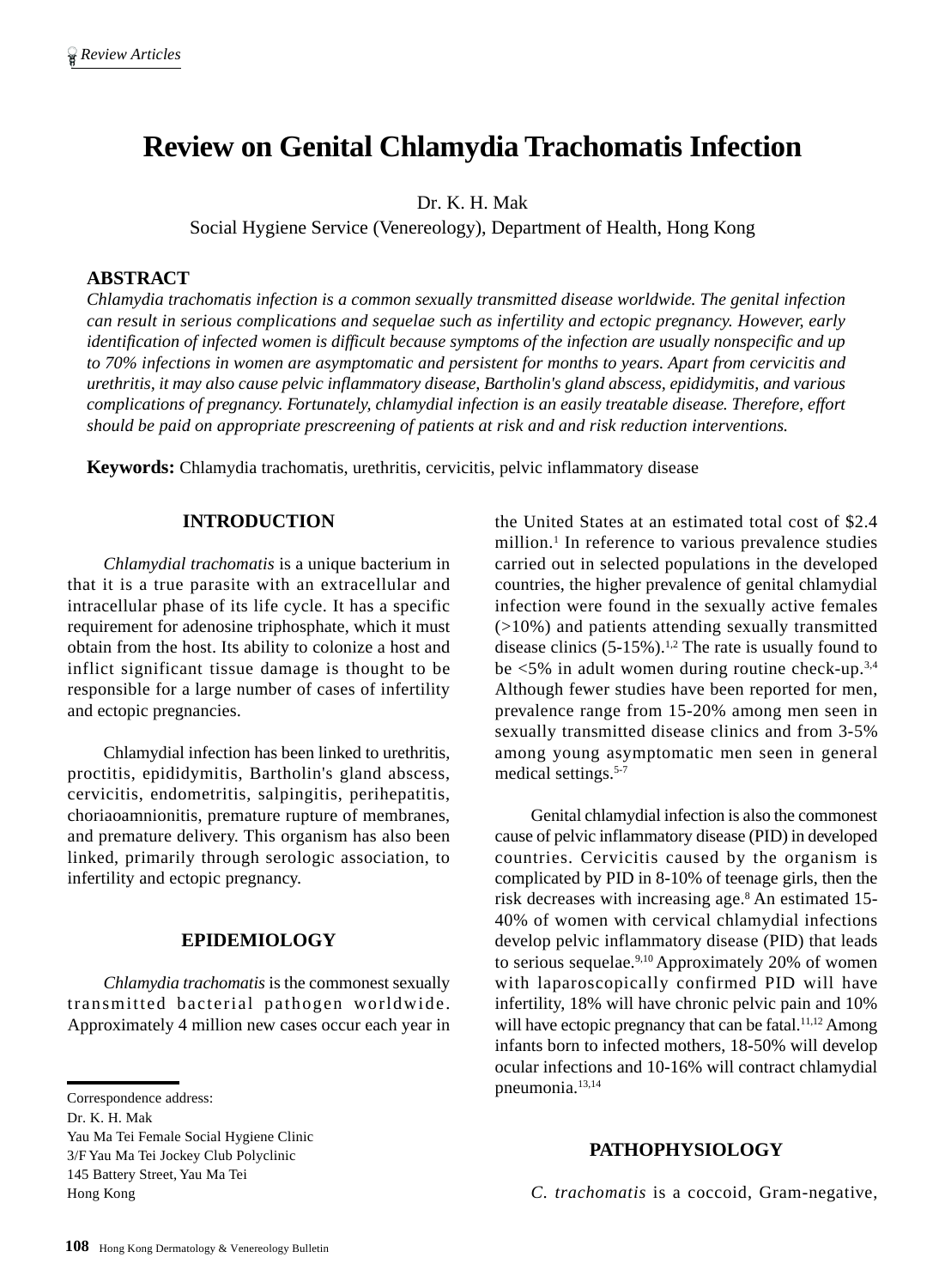obligate intracellular bacterium. The organism appears in two distinct forms, the elementary body (EB) and the reticulate body (RB). The EB, the infectious form of the agent, attaches to the host cell surface and is brought into the cell by endocytosis. Within the phagosome, the bacterium differentiates into metabolically active RB. Then the RB reproduces by binary fission. When the host cell is depleted of its adenosine triphosphate and essential amino acids, the newly formed RBs undergo a secondary metamorphosis and return to the EB form, thus completing the life cycle.

## **DISEASE SPECTRUM**

Antigenic determinates define 15 serovars that cause three major types of infection. Those are trachoma, oculogenital infections and lymphogranuloma venereum. The oculogenital infections are caused by serovars D through K. Apparently the bacterium does not infect squamous epithelium but has a preference for columnar epithelium. Therefore, the cervix and various other areas containing columnar epithelium are the targets of the organism.

### **Infection in men**

Urethritis is by far the most common clinical manifestation in men. It may manifest as nongonococcal urethritis (NGU) or post-gonorrheal urethritis (PGU). Though chlamydial infection in male urethra does not result in large number of complications, this group may represent a large reservoir for infection in women. Males may also be asymptomatic without urethral discharge. Rarely, chlamydial urethritis can progress to prostatitis and epididymitis and is associated with male infertility. *C. trachomatis* is the most common cause of epididymitis among men younger than 35 years of age, leading to significant morbidity.<sup>6</sup> The organism is also associated with 50% of cases of Reiter's syndrome that is not associated with gastrointestinal pathogens.15

# **Clinical manifestations and complications among women**

Up to 70% of the infection can be asymptommatic. When symptoms occur, they include uncharacteristic or blood stained discharge and urethral symptoms such as dysuria and frequency. Though endocervix is the most common infected site in female, urethrits is not that uncommon. Studies showed that 15-25% of female sex partners of chlamydia-infected men have positive chlamydial urethral cultures. If urethral culture was done in addition to the endocervical culture, the yield of culture-positive women was increased by as much as 28%.16 Therefore, one should always bear in mind the possibility of chlamydial infection in case of unexplained pyuria or culture-negative 'cystitis' in sexually active women, chlamydial urethritis can occur alone in the absence of endocervical infection.

#### *Lower Genital Tract Infections*

Endocervicitis is the most common presentation of chlamydial infection. The overt signs of the infection include the presence of mucopurulent discharge or a friable, easily bleeding cervical ectopy. A Gram stained smear of the cervical secretions may also be helpful. Identification of 10 or more polymorphonuclear cells per 1,000 microscopic field correlates strongly with chlamydial endocervical infection. However, up to 5% of chlamydia culture-positive cervicitis cases have a macroscopically clear cervical secretion.17,18

#### *Upper Genital Tract Infections*

If the lower genitourinary tract infection is left untreated, it can persist for months and being transmitted to others. During this period, the infection can ascend the endometrium and fallopian tubes causing lower abdominal pain and menstrual abnormalities. Chlamydia, alone or with other microorganisms, has been isolated from 5-50% of women seeking care for symptoms of PID.<sup>1</sup> PID is particularly likely if the cervical barrier has been breached, e.g. following insertion of an intrauterine device (IUD) or during termination of pregnancy.

The clinical course of chlamydial PID is less dramatic than that of gonococcal PID because of the absence of classic acute inflammatory response. Studies in women with tubal infertility indicate that up to 50% of instances of chlamydial tubal infections can be asymptomatic and less than 40% of patients have a febrile illness.19 What detrimental is that these 'silent' episodes of salpingitis may cause significant and permanent scarring leading to subsequent tubal occlusion, ectopic pregnancy, chronic pelvic pain and infertility. No wonder why prevention and early detection of the infection with prompt treatment is so important to minimize these serious sequelae.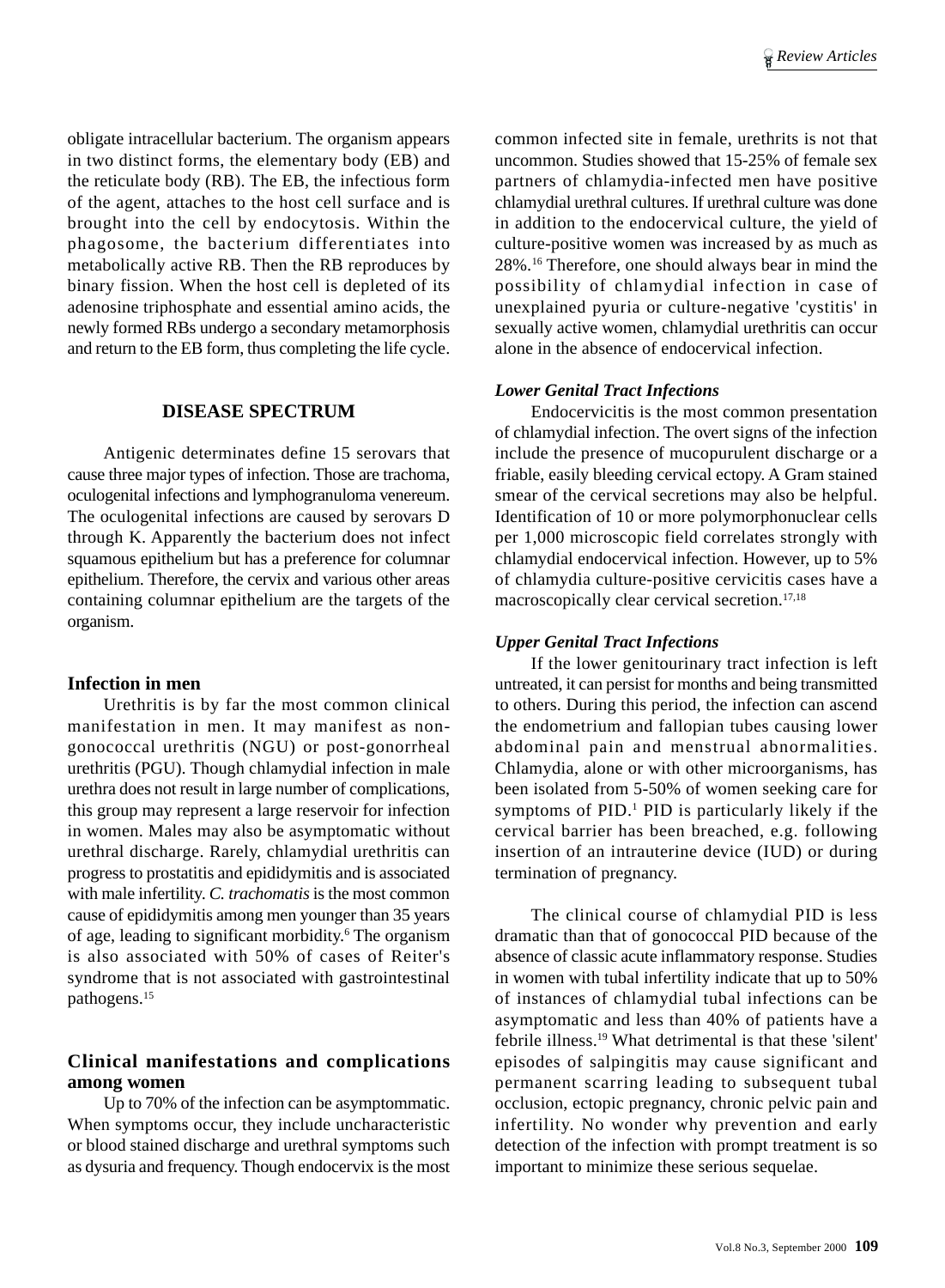# **DIAGNOSIS**

After the introduction of the nonculture tests in 1980s, a more broad-based testing is possible because of the less stringent demands in handling of the specimens. They are easier to perform and less expensive than tissue culture (TC) which is considered as the traditional 'gold standard' for *C. trachomatis* testing. The expanded use of the nonculture tests is a cornerstone of chlamydia prevention strategies. However, the recent development and application of molecular techniques such as the polymerase chain reaction (PCR) and the ligase chain reaction (LCR) has led to a reappraisal to the sensitivity and specificity of the nonculture tests and TC.

# **Laboratory techniques**

## **Tissue culture (TC)**

In TC, organisms from each of three chlamydia species (*C. trachomatis, C. pneumoniae, C. psittaci*) grow and produce intacytoplasmic inclusions. The direct visualization of these inclusions stained by the speciesspecific anti-major outer membrane protein (MOMP) antibody contributes to the specificity of the TC. Culture sensitivity has ranged from 33-86% and the specificity approaches 100%.<sup>2</sup> It can be used for endocervical, urethral, eye, nasopharyngeal and rectal specimens.

## · *Nonculture Chlamydia tests*

These antigen detection tests have been popular since their production because of less stringent demands in transportation and the technique is less laborious or time consuming. The main categories are direct fluorescent antibody (DFA) tests and enzyme immunoassay (EIA) tests. For DFA, the endocervical specimen is stained with fluorescent monoclonal antibody that binds to the chlamydia elementary bodies (EB). Stained EB are then identified by fluorescence microscopy. EIA tests detect chlamydia lipopolysacccharide (LPS) with a monoclonal or polyclonal antibody that has been labeled with an enzyme. The enzyme converts a colorless substrate into a colored product. Cross-reaction of the antibody with other microorganisms leads to false-positive results. Moreover, the LPS-based tests are not species-specific. Studies showed the overall sensitivity between 60-85% and the specificity between 90-99%.<sup>2</sup> The predictive values of positive and negative tests vary with the prevalence of genital chlamydial infection in the population studied. Therefore, these tests are more useful in studying high prevalence  $(>5\%)$  population; in low-prevalence settings (<5%), a positive test needs to be confirmed by cost-increasing confirmatory tests.<sup>1</sup>

# · *Nucleic acid amplification tests (NAAT)*

The more popularly used target amplification techniques are ligase chain reaction (LCR) and polymerase chain reaction (PCR). For PCR, the target strands are hybridized with oligonucleotide primers. Then the primers are extended on the DNA template by a DNA polymerase to generate a new double-stranded DNA. After repeated cycles, million copies of the target DNA can be produced. LCR is based on targetdependent ligation of oligonucleotide probes. The ligation product, which mimics one strand of the original target sequence, can serve as a template for another cycle of ligation. The amplified DNA produced by PCR or LCR can therefore be easily detected by EIA. Both tests can offer a sensitivity of at least 95%. In multicentre trials, it was shown that the NAAT could increase the number of infections detected (i.e., sensitivity) by 10- 20% where culture systems were optimal to as much as 80% or more when compared with nonculture tests.20-22 False-positive can happen when there is carryover contamination of pre-amplified specimens by the post-amplified product during processing. If this is avoided, the specificity of these tests can reach 99.8%. Moreover, the NAAT have a profound advantage as being noninvasive since the first void urine can be used for analysis. In addition, the use of vaginal and vulval specimens for women appears to be equally effective when compared with cervical specimens.<sup>23</sup>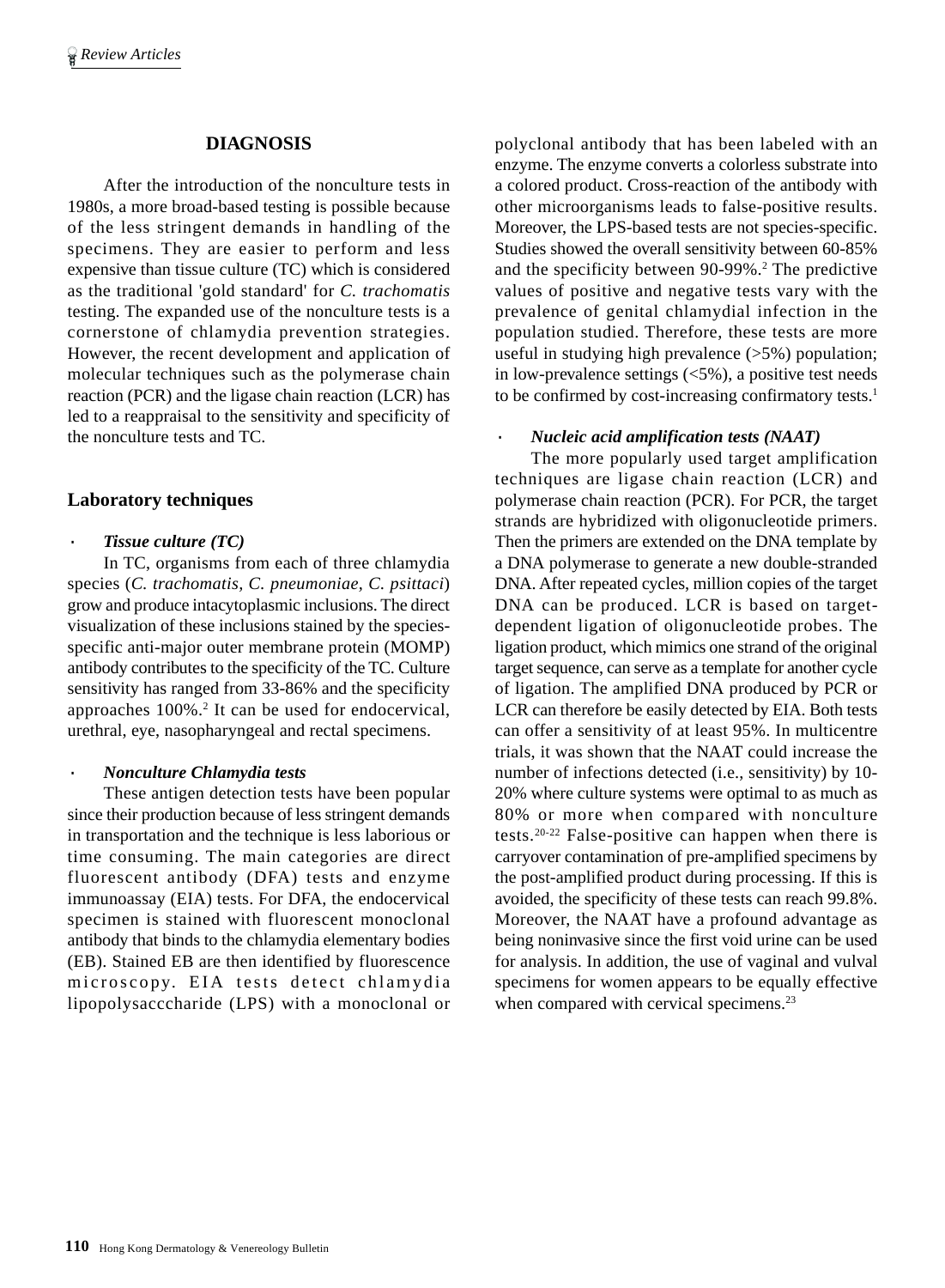| <b>Test</b>                      | Sensitivity $(\% )$ | Specificity $(\% )$                    | <b>Advantages</b>                                                                                          | <b>Disadvantages</b>                                                                                               |
|----------------------------------|---------------------|----------------------------------------|------------------------------------------------------------------------------------------------------------|--------------------------------------------------------------------------------------------------------------------|
| <b>Tissue</b><br>culture(TC)     | $65 - 85$           | 100                                    | Definitive                                                                                                 | Quality of specimen; Transport; Cell<br>culture facilities; Variations in method                                   |
| Immuno-<br>fluorescence<br>(DFA) | 80-85               | >95                                    | Non-viable organisms;<br>Quality of specimen can be<br>checked; Sensitivity; Speed<br>with small numbers   | High technical expertise; Good<br>quality equipment; Subjectivity;<br>Tedious                                      |
| Enzyme<br>Immunoassay<br>(EIA)   | 60-80               | 99 (confirmed)<br>>90<br>(unconfirmed) | Non-viable organisms; Less<br>subjective than DFA; Can be<br>mechanized; Batch processing                  | Quality of specimen; Low antigen<br>concentration; Fair sensitivity; Fair<br>specificity (needs confirmatory test) |
| DNA probe                        | 75-85               | >99                                    | Non-viable organisms;<br>Specificity; Batch processing                                                     | Quality of specimen; Fair sensitivity;<br>Radioactivity (not all techniques)                                       |
| <b>LCR/PCR</b>                   | >95                 | >99                                    | Non-viable organisms; Batch<br>processing; Machine read;<br>Sensitivity and Specificity;<br>Urine specimen | Contamination; Cost                                                                                                |

The following table gives a summary of various tests:

# **TREATMENT**

The recommended treatment regimens for uncomplicated urethral, endocervical, or rectal chlamydial infections among adults are listed below.24

- · Doxycycline 100 mg orally 2 times a day for 7 days; or
- Azithromycin 1 gm orally in a single dose

Alternative treatment regimens

- · Erythromycin base 500 mg orally 4 times a day for 7 days or 250 mg 4 times a day for 2 weeks; or
- Ofloxacin 200 mg orally 2 times a day for 7 days
- · Tetracycline 500 mg orally 4 times a day for 7 days
- · Amoxicillin 500 mg orally 3 times a day for 7 days

During pregnancy, the drugs safe to be used are erythromycin and amoxycillin. The safety and efficacy of azithromycin among pregnant or lactating women have not been established. Treatment failures, indicated by positive cultures 7-14 days after therapy, is uncommon after a successful completion of >7 day regimen of tetracycline or doxycycline; or single dose of azithromycin. Therefore, retest for chlamydia after completing treatment with doxycycline, azithromycin or ofloxacin is not necessary unless symptoms persist or re-infection is suspected. Re-test may be considered 3 weeks after treatment with erythromycin or amoxicillin. If re-testing is done <3 weeks after treatment, false-negative results may occur because of small number of surviving chlamydial organisms. Moreover, nonculture tests conducted at <3 weeks after therapy may sometimes be false-positive because of the continued excretion of dead organisms.<sup>1</sup>

Studies showed that 30-54% of adolescent girls experience a persistent or recurrent infection within 2-5 years after their first infection,<sup>25</sup> indicating high chance of re-infection among them. Therefore, regular screening at time intervals after therapy may be necessary especially in high-risk groups.

# **Presumptive diagnosis and treatment**

Co-infection of *C. trachomatis* in gonorrhea is reported to be high (25-50%) in women.<sup>1</sup> Therefore, under a presumptive diagnosis of chlamydial infection in patients with gonorrhea, treatment regimen to include antibiotic for chlamydia is justified.

## **Management of sex partners**

Patients should be instructed to refer their sex partners for evaluation and treatment since the latter can remain as source of re-infection to the index patients if left untreated. In most of the studies about the correlates of chlamydial infection in sexual partnerships, usually more than 50% of sex partners are detected to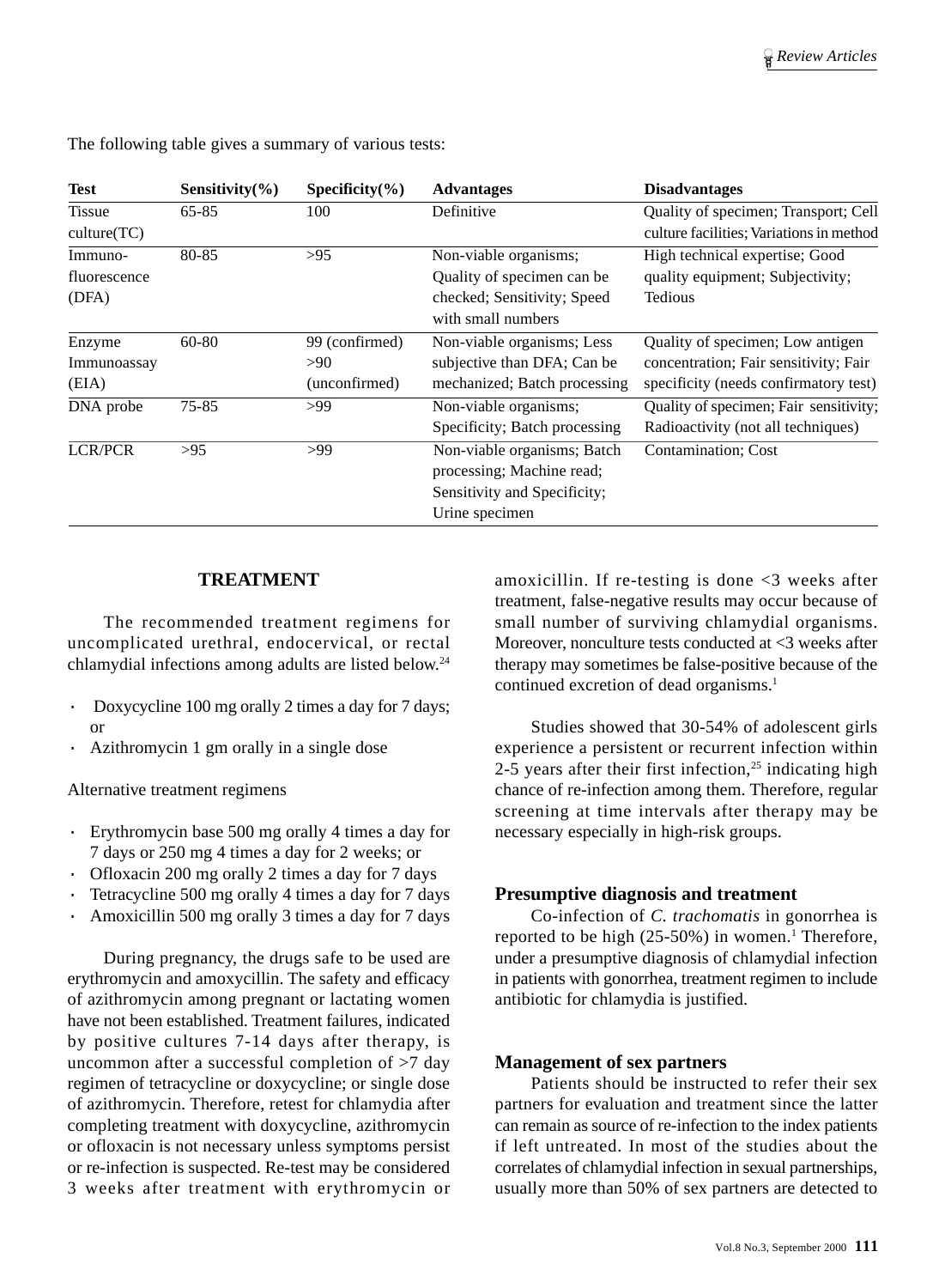be chlamydia-infected. According to the 1993 CDC STD treatment guidelines, for women with chlamydial infections and for asymptomatically infected men, treatment should be given to all sex partners with whom patients have ongoing sexual relations and all other partners with whom patients have had sexual exposures within 60 days before the date of the patient examination/test. For males with symptomatic chlamydial infection, the 30-day period is sufficient to detect person(s) who probably transmitted the infection to the index patient, as well as recent sex partners who may have been exposed to the infection by the patient.<sup>1</sup> Patients should be instructed to abstain from sexual intercourse until patient and sex partners have completed therapy and without symptoms or signs.

# **STRATEGIES OF INTERVENTION**

The major goals of intervention are prevention of chlamydial infection and early detection of the infected individuals to prevent sequelae and further spread of the infection.

# **Community-based strategies**

Chlamydial infection is highest among the adolescents and young adults. It is because the primary target cells for *C. trachomatis* infections are columnar epithelial cells. Physiologically, the increased exposure of cervical columnar epithelium in adolescent females is believed to increase the chance of getting the infection when exposed to the organism. Behaviorally, adolescence is characterized by low perceived vulnerability to danger and risk-taking behaviors. Therefore, they tend not to use barrier contraception. Unfortunately, young females are the one who will be more likely to suffer from long-term morbidity resulting from the complications of infection. Therefore, more efforts should be paid to increase the public awareness of the infection and its consequences. Safe sexual practice and the use of condom should always be emphasized to minimize the risk of transmission of the disease.

# **Health-care provider strategies**

One may realize that majority of patients are taken care by all kinds of health-care providers including the family physicians, obstetricians-gynecologists and pediatricians. Therefore, they should be able to recognize chlamydial illness and its complications, offer screening appropriately, arrange treatment for sex partners, and refer the risk-exposed individuals for complete STD screening. The following criteria can help to identify women who should be tested for chlamydia:

- · Women with mucopurulent cervicitis
- Sexually active women  $\leq 20$  years of age
- · Women 20-24 years of age who meet either of the following criteria, or women >24 years of age who meet both criteria: inconsistent use of barrier contraception, or new or more than one sex partner during the last three months.<sup>1</sup>

For asymptomatic pregnant women but riskexposed, chlamydial test is recommended to be done during the third trimester, so that treatment, if needed, will be completed before delivery to prevent perinatal transmission and postpartum PID. Evidence for adverse effects of chlamydial infection during pregnancy is minimal. Hence, if screening is done only in the first trimester, a longer period exists for infection before delivery.

# *Learning points:*

*Chlamydia trachomatis is the leading pathogen of sexually transmitted diseases. If left untreated, serious sequelae such as infertility and ectopic pregnancy can occur.*

# **References**

- 1. CDC. Recommendations for the prevention and management of Chlamydia trachomatis infections, 1993. MMWR1993;42 (no. RR-12).
- 2. Robinson AJ, Ridgway GL. Modern diagnosis and management of genital Chlamydia trachomatis infection. Genitourin Med 1996;55:388-93.
- 3. CDC. Chlamydia trachomatis Genital Infections United States, 1995. MMWR 1997;46:194-8.
- 4. Grun L, Tassano-Smith J, Carder C. Comparison of two methods of screening for genital chlamydial infection in women attending in general practice: cross sectional survey. BMJ 1997; 315:226-30.
- 5. Magder LS, Harrison HR, Ehret JM, Anderson TS, Judson FN. Factors related to genital Chlamydia trachomatis and its diagnosis by culture in a sexually transmitted disease clinic. Am J Epidemiol 1988;128:298-308.
- 6. Stamm WWE, Holmes KK. Chlamydia trachomatis infections of the adult. In: Holmes KK, Mardh P-A, Sparling PF, Wiesner PJ, eds. Sexually Transmitted Diseases. 2nd ed. New York: